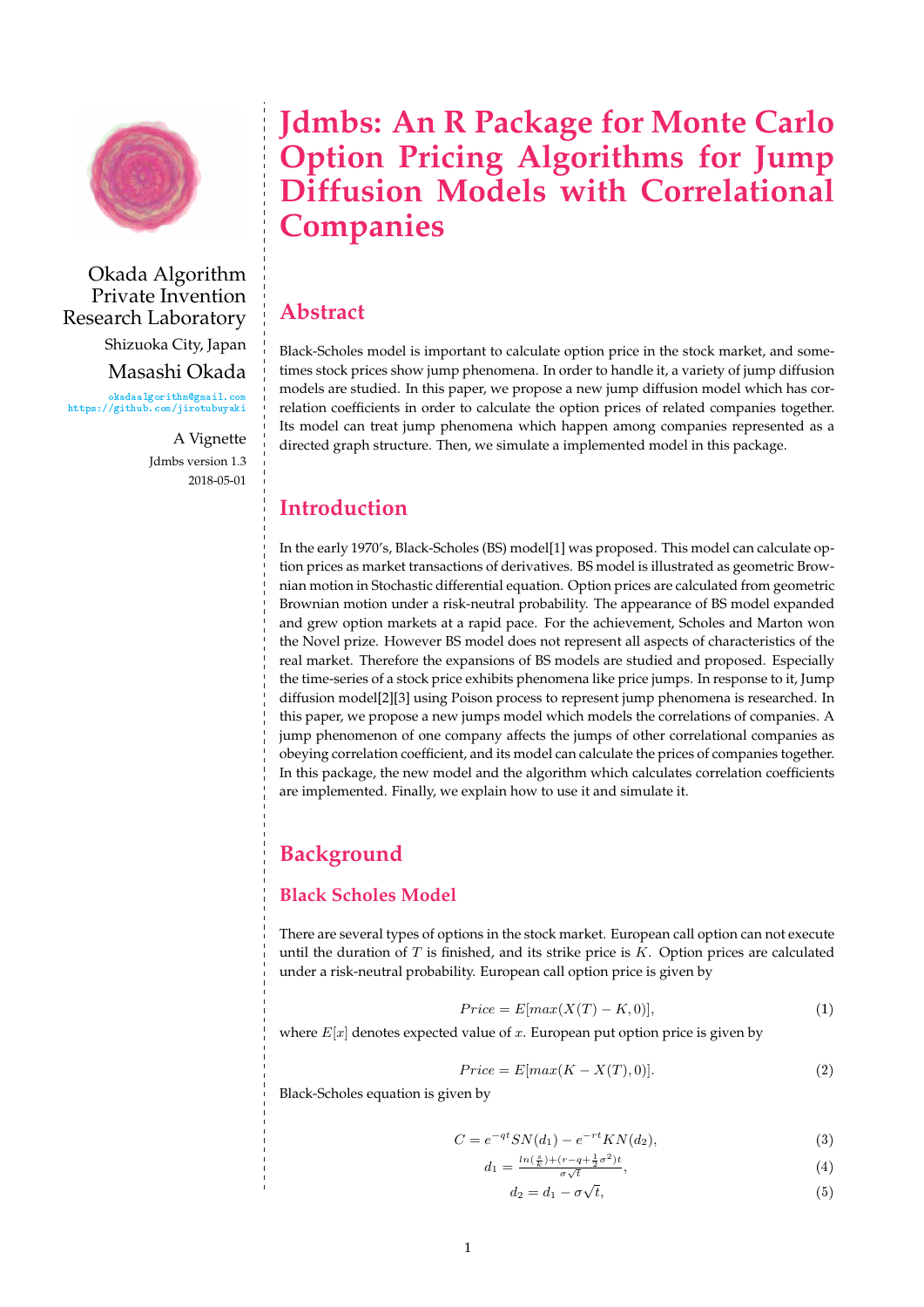where C is a call option price and t is a duration, K is a strike price.  $\sigma$  is a volatility. r is a risk-free interest rate. N is a Gauss distribution.

#### **Poison Process**

The Poisson process presents random phenomena happened at any timings. It is widely used in order to model random points in both time and space. Poison process is given by

$$
P(X(t+s) - X(t) = k) = e^{-\lambda s} \frac{(\lambda s)^k}{k!},
$$
\n(6)

where  $\lambda$  is the arrival intensity.  $k$  is a number something happen.

#### **Mixed-Exponential Jump Diffusion Model**

Under the mixed-exponential jump diffusion model (MEM), the dynamics of the asset price St are given by

$$
\frac{dS(t+1)}{S(t)} = \mu dt + \sigma dW(t) + d(\sum_{i=1}^{N(t)} Y_i),\tag{7}
$$

$$
dJ_t = d(\sum_{i=1}^{N(t)} Y_i),\tag{8}
$$

where r is the risk-free interest rate,  $\sigma$  is the volatility,  $\{N(t): t = 0 \cdots\}$  a Poisson process with rate  $\lambda$ ,  $\{W(t): t = 0 \cdots\}$  is a standard Brownian motion.

### **Correlational Jumps Model**

Standard jump diffusion model causes jumps in the one stock market and it does not affect other companies. In correlational Jumps model, one jump among companies affects other stock prices of companies obeying correlation coefficients. Therefore equations are given by

$$
\begin{pmatrix}\n\frac{dS_1(t+1)}{S_1(t)} \\
\frac{dS_2(t+1)}{S_2(t)} \\
\vdots \\
\frac{dS_n(t+1)}{S_n(t)}\n\end{pmatrix} = \begin{pmatrix}\n\mu_1 \\
\mu_2 \\
\vdots \\
\mu_n\n\end{pmatrix} dt + \begin{pmatrix}\n\sigma_1 dW_1 t \\
\sigma_2 dW_2(t) \\
\vdots \\
\sigma_n dW_n(t)\n\end{pmatrix} + d \begin{pmatrix}\nJ_{1t} \\
J_{2t} \\
\vdots \\
J_{nt}\n\end{pmatrix},
$$
\n(9)

$$
d\begin{pmatrix} J_{1t} \\ J_{2t} \\ \vdots \\ J_{nt} \end{pmatrix} = \begin{pmatrix} \sum_{i=1}^{N(t)} (Y_i * correlation_{company_i 1}) \\ \sum_{i=1}^{N(t)} (Y_i * correlation_{company_i 2}) \\ \vdots \\ \sum_{i=1}^{N(t)} (Y_i * correlation_{company_i n}) \end{pmatrix},
$$
(10)

$$
companyi \sim Ui(a, b),
$$
  
\n
$$
a \in \{1, 2 \cdots\},
$$
  
\n
$$
b \in \{1, 2 \cdots\},
$$
\n(11)

where  $company_i$  is a  $n_{th}$  company and U is a discrete uniform distribution. *correlation*<sub>ii</sub> is a correlation coefficient from company  $i$  to company  $j$ .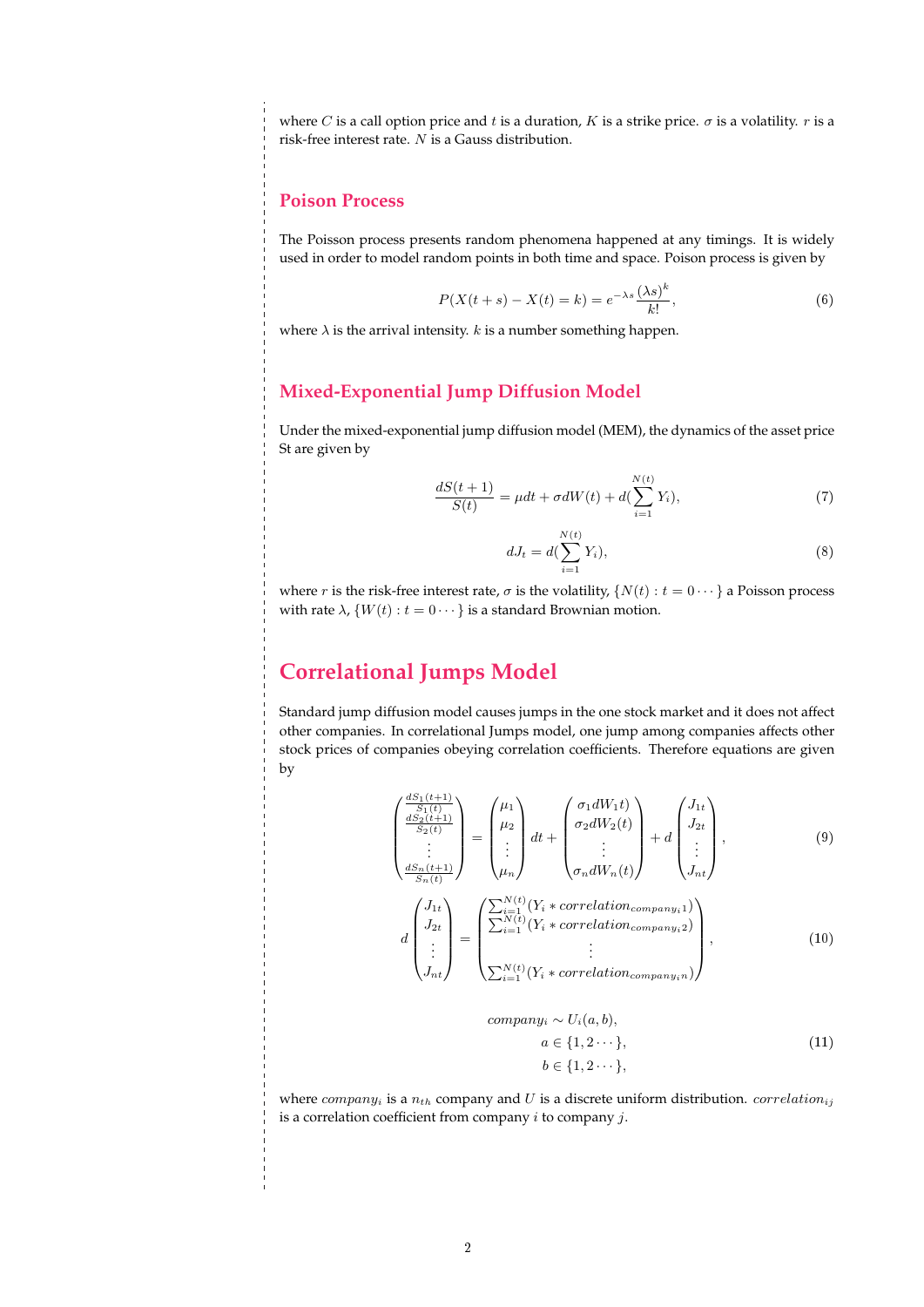### **Correlational Companies Algorithm**

In order to calculate correlation coefficients between all pair companies, all paths must be enumerated in a graph structure and a variety of algorithms to find paths are proposed. We propose algorithm for enumerating correlations in a given circulation graph. This program code produces a matrix of correlation coefficients between all pair companies.



Figure 1: The correlation of companies

This package includes a Perl program in order to calculate the correlations of companies. Please change connect\_companies parameters and use like below. output data is data.csv.

> perl path.pl

| xore 1, recours or the correlation coemercino or the companies |          |          |          |                   |          |           |
|----------------------------------------------------------------|----------|----------|----------|-------------------|----------|-----------|
|                                                                |          |          |          |                   | h        |           |
|                                                                |          | 0.98     | 0.49     | $-0.8$            | 0.92     | $-0.184$  |
| $\overline{2}$                                                 | 0.24     |          | 0.5      | $-0.192$          | 0.52     | $-0.104$  |
| 3                                                              | 0.144    | 0.6      |          | $-0.1152$         | 0.312    | $-0.0624$ |
| 4                                                              | $-0.8$   | $-0.784$ | $-0.392$ |                   | $-0.736$ | 0.1472    |
| 5                                                              | 0.16     | 0.38     | 0.19     | $-0.128$          |          | $-0.2$    |
| 6                                                              | $-0.032$ | $-0.076$ |          | $-0.038 - 0.0256$ | $-0.2$   |           |

Table 1: Result of the correlation coefficients of the companies

# **Installation**

Jdmbs is available through GitHub (https://github.com/jirotubuyaki/Jdmbs) or CRAN (https://CRAN.R-project.org/package=Jdmbs). If download from Github you can use devtools by the commands:

```
> library (devtools)
> install_github("jirotubuyaki/Jdmbs")
```
Once the packages are installed, it needs to be made accessible to the current R session by the commands:

> library (Jdmbs)

For online help facilities or the details of a particular command (such as the function normal\_bs) you can type:

```
> help(package = "Jdmbs")
```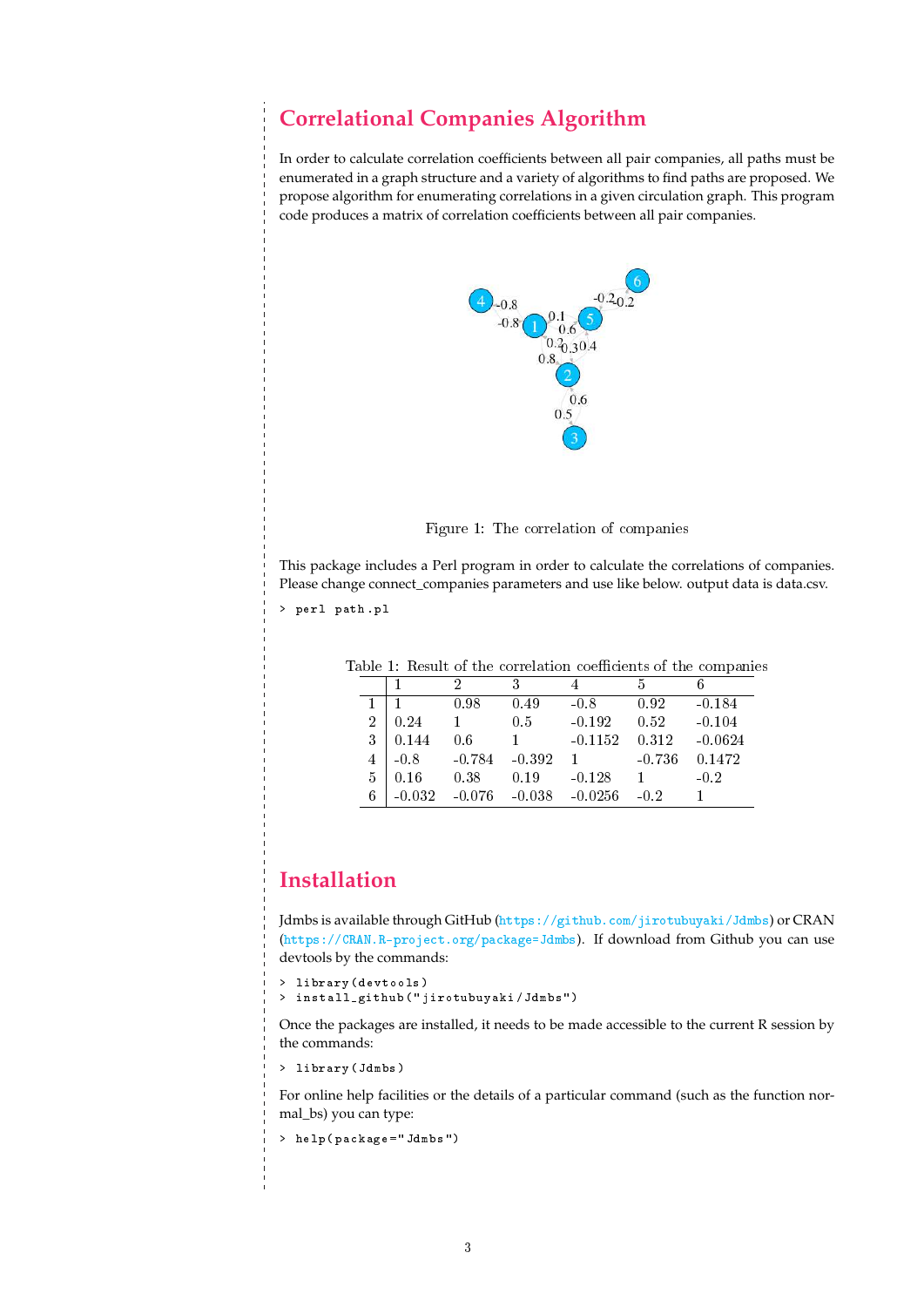# **Methods**

This package has three methods. This is a normal model for Monte Carlo:

```
> price <- normal_bs (companies, simulation.length=180, monte_carlo=1000,
                        start_price, mu, sigma, K, color
                     \lambda
```
Jump diffusion model for Monte Carlo:

```
> price <- jdm_bs(companies, simulation.length=180, monte_carlo=1000,
                    start_price, mu, sigma, event_times, jump, K, color
                  ✮
```
This is a proposed method for Monte Carlo. companies\_data must be required:

```
> price <- jdm_new_bs(companies_data, companies, simulation.length=180,
                         monte_carlo=1000, start_price, mu, sigma,
                         event_times, jump, K, color
                      \lambda
```
Let arguments be:

- companies\_data: a matrix of a correlation coefficient of companies
- companies: an integer of a company number in order to simulate.
- simulation.length: an integer of a time duration of simulation.
- monte\_carlo: an integer of an iteration number for monte carlo.
- start\_price: a vector of company's initial stock prices.
- mu: a vector of drift parameters of geometric Brownian motion.
- sigma: a vector of volatility parameters of geometric Brownian motion.
- event\_times: an integer of how many times jump in unit time.
- jump: a vector of jump parameter.
- K: a vector of option strike prices.
- color: a vector of colors in plot.

Let return be:

• price of a list of (call\_price, put\_price)

#### **Example**

It is a normal model for Monte Carlo:

```
> price <- normal_bs(1, simulation.length=50, monte_carlo=1000,
                      1000, 0.007, 0.03, 1500, "blue"
                     \lambda
```
Jump diffusion for Monte Carlo:

```
> price <- jdm_bs(3 , simulation.length=100, monte_carlo=80,
                   c(1000, 500, 500), c(0.002, 0.015, 0.01),
                   c(0.08, 0.04, 0.06), 3, c(0.1, 0.1, 0.1),c(1300, 600, 700), c("red", "blue", "green")✮
```
It is a proposed method for Monte Carlo. companies\_data must be required:

```
> price <- jdm_new_bs(matrix(c(0.1,0.2,0.3,0.4,0.5,0.6,0.7,0.8,0.9),
                        nrow=3, ncol=3), 3, simulation.length=100,
                        monte_carlo=80, c(1000,500,500),
                        c(0.002, 0.012, 0.005), c(0.05, 0.05, 0.06, 0.06),3, c(0.1, 0.1, 0.1),
                        c(1500, 1000, 700), c("red", "blue", "green")\lambda
```
### **Conclusions**

New algorithms for option prices were described and explained how to use it. This package can produce option prices with related companies. And several improvements are planed. Please send suggestions and report bugs to  $\circ$ kadaalgorithm@gmail.com.